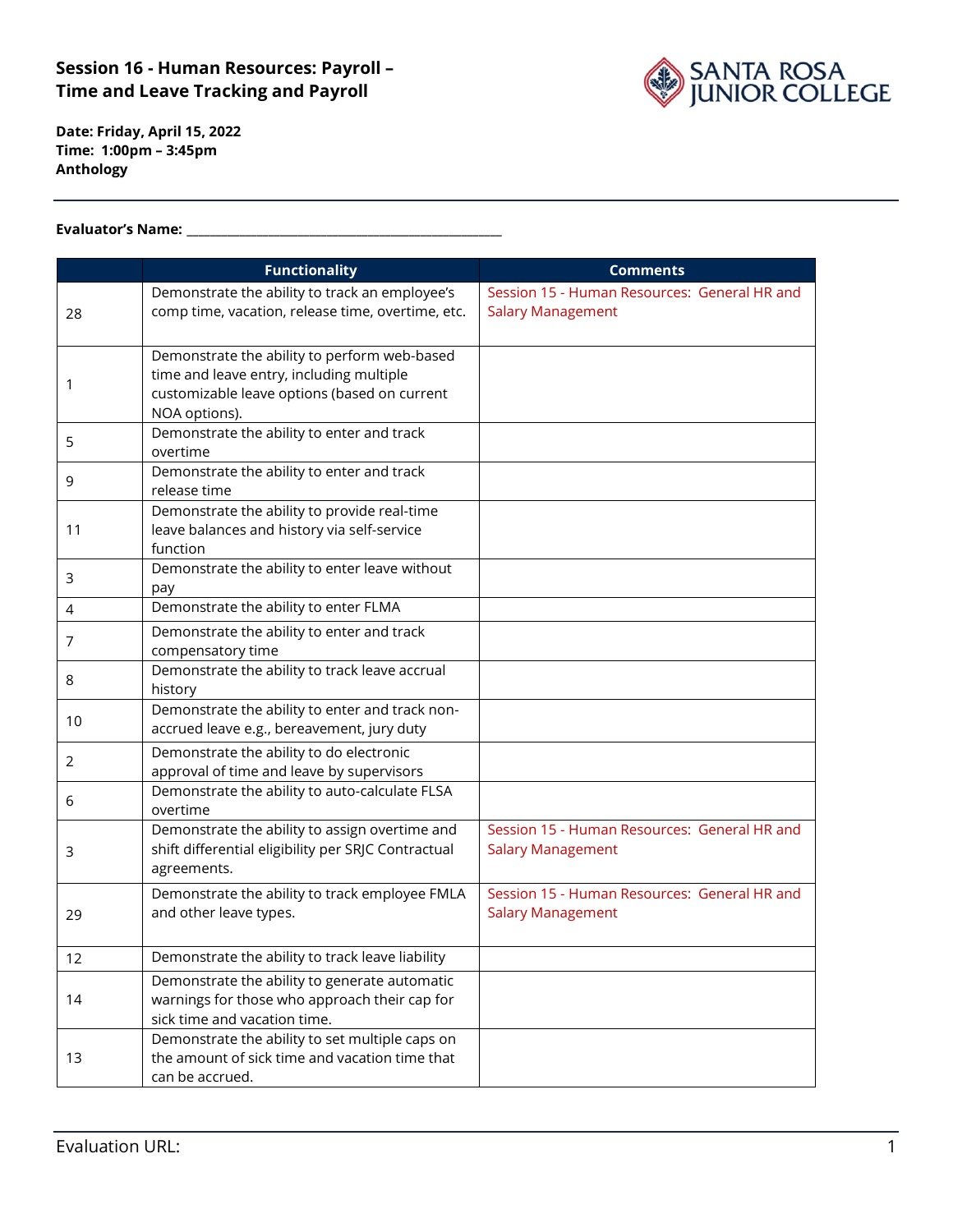

**Date: Friday, April 15, 2022 Time: 1:00pm – 3:45pm Anthology**

|    | <b>Functionality</b>                                                           | <b>Comments</b>                              |  |
|----|--------------------------------------------------------------------------------|----------------------------------------------|--|
|    | Demonstrate the ability to produce ACA benefits                                | Session 15 - Human Resources: General HR and |  |
|    | eligibility, based on hours worked for different                               | <b>Salary Management</b>                     |  |
|    | classes of employees, some based on their                                      |                                              |  |
|    | timesheets, some based on their class hours                                    |                                              |  |
| 39 | plus office hours plus lab hours (adjunct) and                                 |                                              |  |
|    | some based on their FTE that is entered in HRIS,                               |                                              |  |
|    | including reporting of individuals who work in                                 |                                              |  |
|    | multiple classifications to show combined FTE                                  |                                              |  |
|    | for ACA eligibility purposes.<br>Demonstrate the ability for employees to have |                                              |  |
| 16 | multiple direct deposit elections, including dollar                            |                                              |  |
|    | amount and percent                                                             |                                              |  |
|    | Demonstrate how this information is used in                                    |                                              |  |
|    | seniority calculations, including for employees                                |                                              |  |
|    | who have served time in multiple classifications.                              |                                              |  |
|    | How can it report on total number of hours an                                  |                                              |  |
| 35 | employee has worked in a certain classification.                               |                                              |  |
|    | Keep in mind the existing seniority is a                                       |                                              |  |
|    | standalone system that includes mapping etc.                                   |                                              |  |
|    | How can this system calculate seniority, report                                |                                              |  |
|    | seniority and allow for mapping to occur.                                      |                                              |  |
|    | Demonstrate how we are scheduling load, and                                    |                                              |  |
| 36 | hours paid can be used to calculate step                                       |                                              |  |
|    | increases for adjunct faculty.                                                 |                                              |  |
| 15 | Demonstrate the ability to run a trial payroll                                 |                                              |  |
| 19 | Demonstrate the ability to perform gross-to-net                                |                                              |  |
|    | check modeling                                                                 |                                              |  |
| 24 | Demonstrate the ability to generate a payroll                                  |                                              |  |
|    | reconciliation report                                                          |                                              |  |
| 31 | Demonstrate the ability to integrate with third                                |                                              |  |
|    | party payroll services vendors                                                 |                                              |  |
| 32 | Demonstrate how a completed payroll process                                    |                                              |  |
|    | updates the financial system.<br>Demonstrate the ability to customize earnings |                                              |  |
| 20 | statements                                                                     |                                              |  |
|    | Demonstrate the ability to send earnings                                       |                                              |  |
| 21 | statements by mail, email, or secure Intranet site                             |                                              |  |
| 22 | Demonstrate the ability to void and reissue a                                  |                                              |  |
|    | paycheck or direct deposit and reverse all                                     |                                              |  |
|    | relevant entries                                                               |                                              |  |
| 23 | Demonstrate the ability to generate out-of-cycle                               |                                              |  |
|    | paychecks or direct deposits                                                   |                                              |  |
| 25 | Demonstrate the ability to calculate tax deposits                              |                                              |  |
|    | Demonstrate the ability to generate State and                                  |                                              |  |
| 26 | Federal reports, e.g., 941, dependent care                                     |                                              |  |
|    |                                                                                |                                              |  |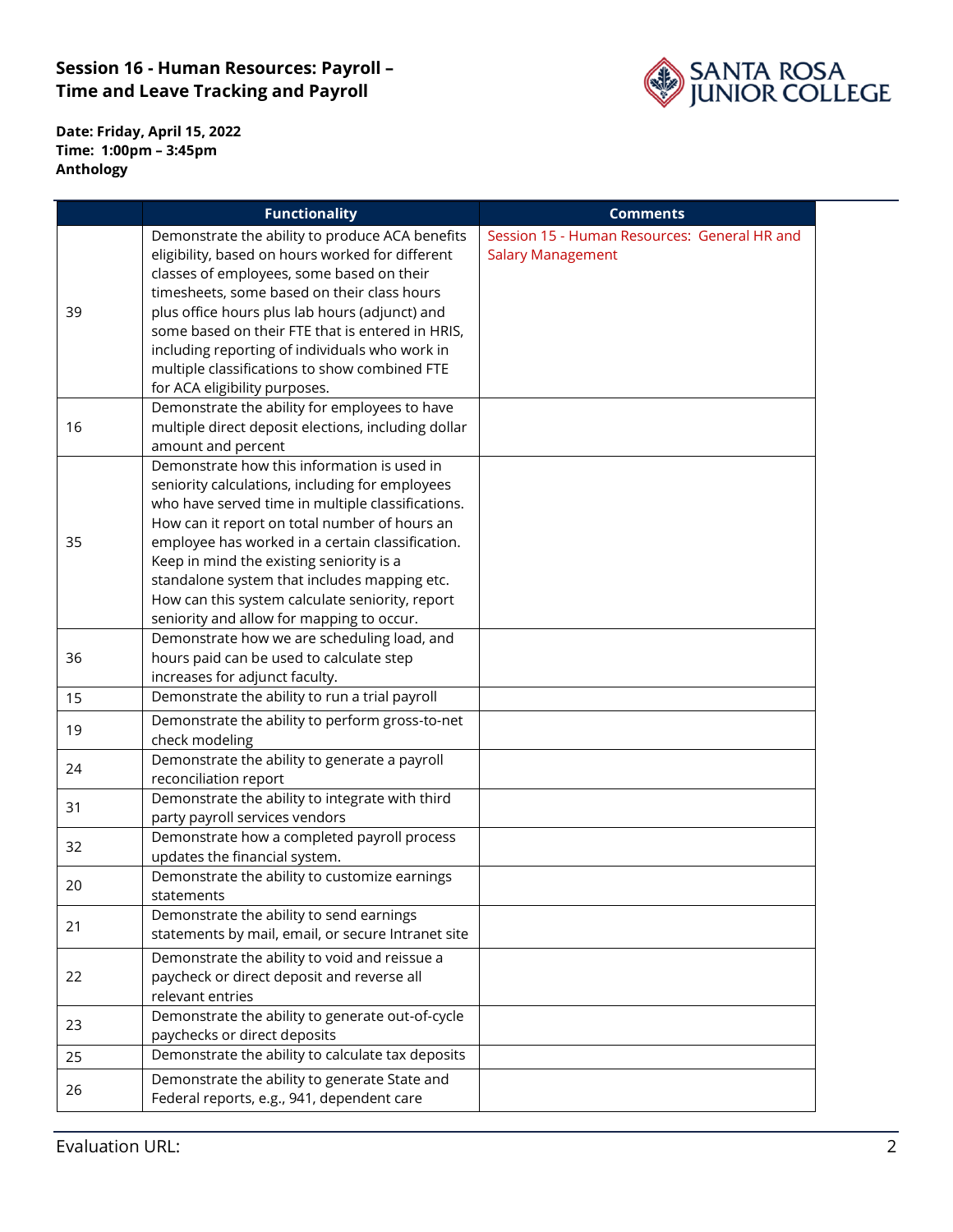

**Date: Friday, April 15, 2022 Time: 1:00pm – 3:45pm Anthology**

| deductions, third party sick leave, domestic<br>partner, CA DE-9 & DE-9C<br>Demonstrate the ability to generate retirement<br>29<br>file integrations.<br>Demonstrate total payroll hours worked in a a<br>set time frame. We need to see total hours<br>worked by month, year including job<br>34<br>classification. This will be used for seniority,<br>benefits tracking and track the STNC hours.<br>Demonstrate the ability to generate W-2s in the<br>IRS file required format and to be made<br>17<br>available to employees through self-service.<br>Demonstrate the ability to create W-9s for<br>18<br>vendors/third parties.<br>Demonstrate Affordable Care Act reporting -<br>e.g., adjunct employee hours, calculate including<br>office hours, and for different classes of<br>employees, some based on their timesheets,<br>27 |  |
|-----------------------------------------------------------------------------------------------------------------------------------------------------------------------------------------------------------------------------------------------------------------------------------------------------------------------------------------------------------------------------------------------------------------------------------------------------------------------------------------------------------------------------------------------------------------------------------------------------------------------------------------------------------------------------------------------------------------------------------------------------------------------------------------------------------------------------------------------|--|
|                                                                                                                                                                                                                                                                                                                                                                                                                                                                                                                                                                                                                                                                                                                                                                                                                                               |  |
|                                                                                                                                                                                                                                                                                                                                                                                                                                                                                                                                                                                                                                                                                                                                                                                                                                               |  |
|                                                                                                                                                                                                                                                                                                                                                                                                                                                                                                                                                                                                                                                                                                                                                                                                                                               |  |
|                                                                                                                                                                                                                                                                                                                                                                                                                                                                                                                                                                                                                                                                                                                                                                                                                                               |  |
|                                                                                                                                                                                                                                                                                                                                                                                                                                                                                                                                                                                                                                                                                                                                                                                                                                               |  |
|                                                                                                                                                                                                                                                                                                                                                                                                                                                                                                                                                                                                                                                                                                                                                                                                                                               |  |
|                                                                                                                                                                                                                                                                                                                                                                                                                                                                                                                                                                                                                                                                                                                                                                                                                                               |  |
|                                                                                                                                                                                                                                                                                                                                                                                                                                                                                                                                                                                                                                                                                                                                                                                                                                               |  |
|                                                                                                                                                                                                                                                                                                                                                                                                                                                                                                                                                                                                                                                                                                                                                                                                                                               |  |
|                                                                                                                                                                                                                                                                                                                                                                                                                                                                                                                                                                                                                                                                                                                                                                                                                                               |  |
|                                                                                                                                                                                                                                                                                                                                                                                                                                                                                                                                                                                                                                                                                                                                                                                                                                               |  |
|                                                                                                                                                                                                                                                                                                                                                                                                                                                                                                                                                                                                                                                                                                                                                                                                                                               |  |
|                                                                                                                                                                                                                                                                                                                                                                                                                                                                                                                                                                                                                                                                                                                                                                                                                                               |  |
|                                                                                                                                                                                                                                                                                                                                                                                                                                                                                                                                                                                                                                                                                                                                                                                                                                               |  |
|                                                                                                                                                                                                                                                                                                                                                                                                                                                                                                                                                                                                                                                                                                                                                                                                                                               |  |
|                                                                                                                                                                                                                                                                                                                                                                                                                                                                                                                                                                                                                                                                                                                                                                                                                                               |  |
|                                                                                                                                                                                                                                                                                                                                                                                                                                                                                                                                                                                                                                                                                                                                                                                                                                               |  |
|                                                                                                                                                                                                                                                                                                                                                                                                                                                                                                                                                                                                                                                                                                                                                                                                                                               |  |
| some based on their class hours plus office<br>hours plus lab hours (adjunct) and some based                                                                                                                                                                                                                                                                                                                                                                                                                                                                                                                                                                                                                                                                                                                                                  |  |
| on their FTE that is entered in the HRIS.                                                                                                                                                                                                                                                                                                                                                                                                                                                                                                                                                                                                                                                                                                                                                                                                     |  |
| Show how 1099s are generated                                                                                                                                                                                                                                                                                                                                                                                                                                                                                                                                                                                                                                                                                                                                                                                                                  |  |
| 28                                                                                                                                                                                                                                                                                                                                                                                                                                                                                                                                                                                                                                                                                                                                                                                                                                            |  |
| Demonstrate the ability to integrate with                                                                                                                                                                                                                                                                                                                                                                                                                                                                                                                                                                                                                                                                                                                                                                                                     |  |
| Student system to determine FICA exemption<br>30                                                                                                                                                                                                                                                                                                                                                                                                                                                                                                                                                                                                                                                                                                                                                                                              |  |
| eligibility and reduction of work study awards                                                                                                                                                                                                                                                                                                                                                                                                                                                                                                                                                                                                                                                                                                                                                                                                |  |
| Demonstrate examples of web-based self-                                                                                                                                                                                                                                                                                                                                                                                                                                                                                                                                                                                                                                                                                                                                                                                                       |  |
| services functions for employees, supervisors,<br>33                                                                                                                                                                                                                                                                                                                                                                                                                                                                                                                                                                                                                                                                                                                                                                                          |  |
| and managers, including on-line time tracking<br>and leave reporting.                                                                                                                                                                                                                                                                                                                                                                                                                                                                                                                                                                                                                                                                                                                                                                         |  |
|                                                                                                                                                                                                                                                                                                                                                                                                                                                                                                                                                                                                                                                                                                                                                                                                                                               |  |
| Session 15 - Human Resources: General HR and                                                                                                                                                                                                                                                                                                                                                                                                                                                                                                                                                                                                                                                                                                                                                                                                  |  |
| Demonstrate the ability to make retroactive                                                                                                                                                                                                                                                                                                                                                                                                                                                                                                                                                                                                                                                                                                                                                                                                   |  |
| salary adjustments on a global or selective basis<br><b>Salary Management</b><br>4<br>and per reporting requirements by the                                                                                                                                                                                                                                                                                                                                                                                                                                                                                                                                                                                                                                                                                                                   |  |
| retirement agencies (STRS and PERS).                                                                                                                                                                                                                                                                                                                                                                                                                                                                                                                                                                                                                                                                                                                                                                                                          |  |
|                                                                                                                                                                                                                                                                                                                                                                                                                                                                                                                                                                                                                                                                                                                                                                                                                                               |  |
| Demonstrate the ability to produce multiple<br>Session 15 - Human Resources: General HR and                                                                                                                                                                                                                                                                                                                                                                                                                                                                                                                                                                                                                                                                                                                                                   |  |
| workplace report for EDD - number of<br><b>Salary Management</b>                                                                                                                                                                                                                                                                                                                                                                                                                                                                                                                                                                                                                                                                                                                                                                              |  |
| 40<br>employees per campus and salary paid to each                                                                                                                                                                                                                                                                                                                                                                                                                                                                                                                                                                                                                                                                                                                                                                                            |  |
| location                                                                                                                                                                                                                                                                                                                                                                                                                                                                                                                                                                                                                                                                                                                                                                                                                                      |  |
| Demonstrate the ability to produce transparent<br>Session 15 - Human Resources: General HR and                                                                                                                                                                                                                                                                                                                                                                                                                                                                                                                                                                                                                                                                                                                                                |  |
| California report - wages, overtime, all benefits<br><b>Salary Management</b>                                                                                                                                                                                                                                                                                                                                                                                                                                                                                                                                                                                                                                                                                                                                                                 |  |
| paid to all employees each calendar year.<br>41                                                                                                                                                                                                                                                                                                                                                                                                                                                                                                                                                                                                                                                                                                                                                                                               |  |
| Demonstrate ability to generate the GCC report                                                                                                                                                                                                                                                                                                                                                                                                                                                                                                                                                                                                                                                                                                                                                                                                |  |
| for the controller's office                                                                                                                                                                                                                                                                                                                                                                                                                                                                                                                                                                                                                                                                                                                                                                                                                   |  |
|                                                                                                                                                                                                                                                                                                                                                                                                                                                                                                                                                                                                                                                                                                                                                                                                                                               |  |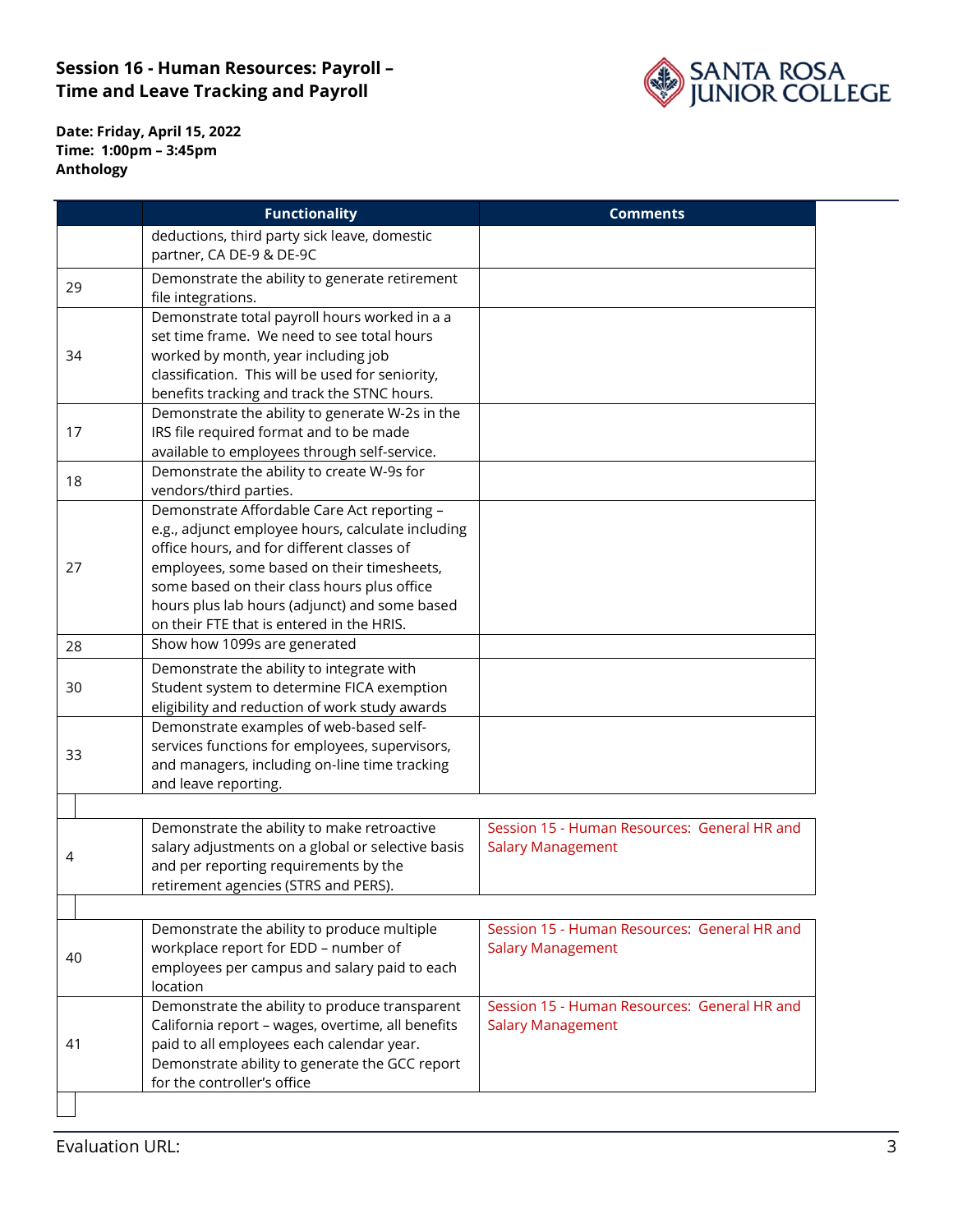

**Date: Friday, April 15, 2022 Time: 1:00pm – 3:45pm Anthology**

|    | <b>Functionality</b>                                                                                                                                                                                                      | <b>Comments</b>                                                               |
|----|---------------------------------------------------------------------------------------------------------------------------------------------------------------------------------------------------------------------------|-------------------------------------------------------------------------------|
| 13 | Demonstrate the ability to make retroactive<br>adjustments, e.g., because the employee was<br>paying into the wrong retirement program,<br>because the employee was paying too much/too<br>little into a medical program. | Session 15b - Human Resources- Benefits and<br><b>Deduction</b><br>Management |
| 17 | Demonstrate the ability to create various kinds<br>of deductions (e.g., medical, retirement, union<br>dues, donations)                                                                                                    | Session 15b - Human Resources- Benefits and<br><b>Deduction</b><br>Management |
| 18 | Demonstrate the ability to assign dues by<br>subject wages and types of assignments.                                                                                                                                      | Session 15b - Human Resources- Benefits and<br><b>Deduction</b><br>Management |
| 19 | Demonstrate the ability to define the rules that<br>are associated with various kinds of deductions<br>(e.g., mandatory, optional, pre-tax)                                                                               | Session 15b - Human Resources- Benefits and<br><b>Deduction</b><br>Management |
| 20 | Demonstrate various ways deductions can be<br>processed through payroll (percentages, flat<br>amounts, combinations, etc.)                                                                                                | Session 15b - Human Resources- Benefits and<br><b>Deduction</b><br>Management |
| 21 | Demonstrate the ability to track employee year-<br>to-date deduction totals                                                                                                                                               | Session 15b - Human Resources- Benefits and<br><b>Deduction</b><br>Management |
| 22 | Demonstrate the ability to perform gross-to-<br>net check modeling                                                                                                                                                        | Session 15b - Human Resources- Benefits and<br><b>Deduction</b><br>Management |
| 23 | Demonstrate the ability to calculate taxes<br>based upon gross wages less pre-tax<br>deductions                                                                                                                           | Session 15b - Human Resources- Benefits and<br><b>Deduction</b><br>Management |
| 24 | Demonstrate the ability to process<br>garnishments, tax levies, child support, etc.                                                                                                                                       | Session 15b - Human Resources- Benefits and<br><b>Deduction</b><br>Management |
| 25 | Demonstrate the ability to track the<br>institution's tax liabilities, e.g., FICA                                                                                                                                         | Session 15b - Human Resources- Benefits and<br><b>Deduction</b><br>Management |